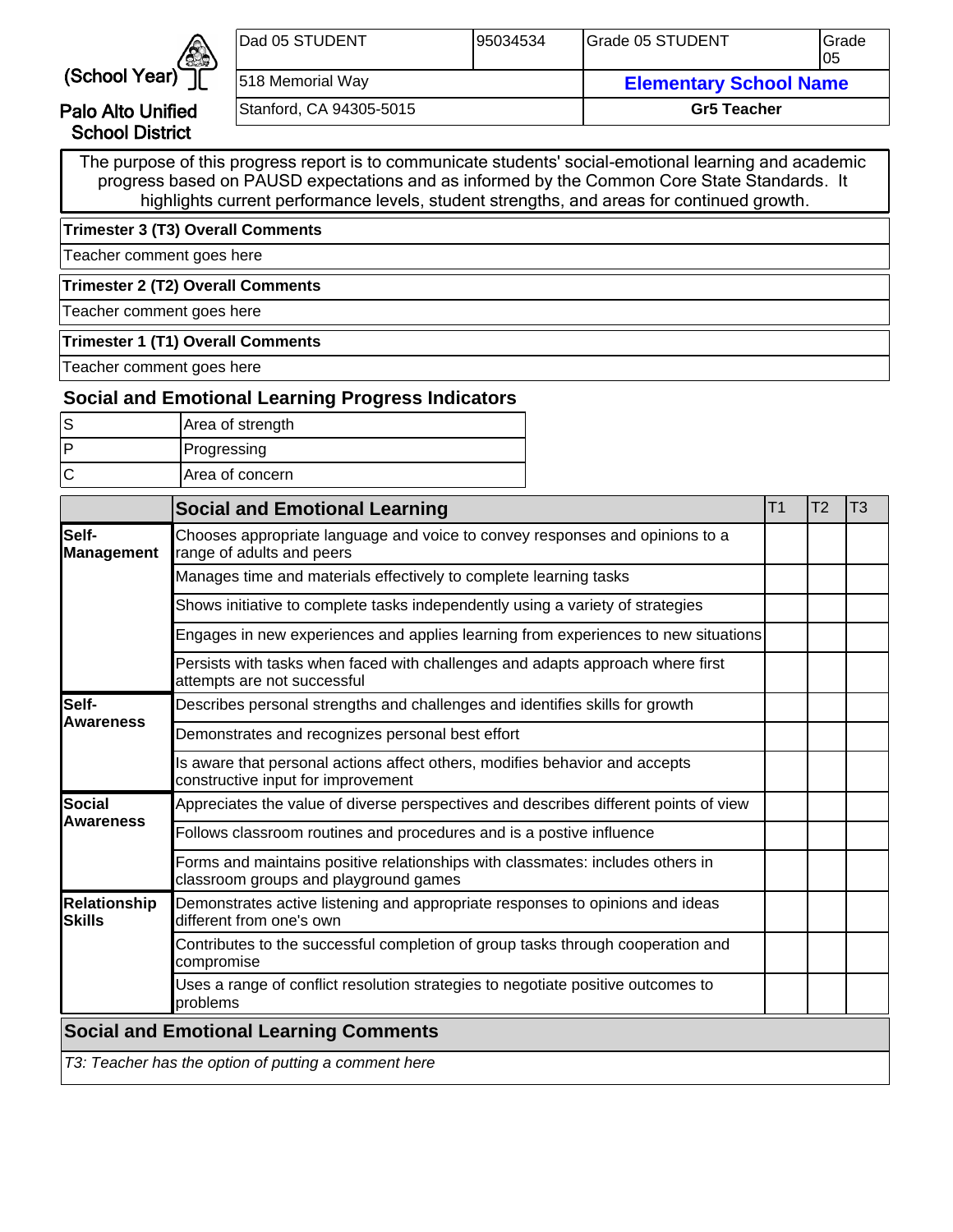### **End of Year Progress (T3) Progress Indicators for Academics (T1, T2)**

|           | Area of strength           |    | Exceeded standard             |
|-----------|----------------------------|----|-------------------------------|
|           | Progressing                | ΙM | Met standard                  |
|           | <b>Area of concern</b>     |    | <b>IDid not meet standard</b> |
| <b>NA</b> | Not taught or not assessed |    |                               |

|                                                         | <b>English Language Arts</b>                                                                                                                                |                |                |    |
|---------------------------------------------------------|-------------------------------------------------------------------------------------------------------------------------------------------------------------|----------------|----------------|----|
|                                                         | <b>Reading</b>                                                                                                                                              | T <sub>1</sub> | T <sub>2</sub> | T3 |
| <b>Key Ideas/Details</b>                                | Discusses the central theme in fictional texts, using details, inferences, and<br>quotes about characters, setting, and plot events                         |                |                |    |
|                                                         | Summarizes and determines multiple main ideas in informational genres using<br>details, inferences, and quotes                                              |                |                |    |
| <b>Craft/Structure</b>                                  | Analyzes multiple accounts of the same events                                                                                                               |                |                |    |
|                                                         | Compares and contrasts the structure of fiction and nonfiction texts                                                                                        |                |                |    |
| Integration of<br>Knowledge and                         | Compares and contrasts similar themes and topics within the same genre                                                                                      |                |                |    |
| ldeas                                                   | Uses multiple sources to find information in order to speak and write<br>knowledgeably on a topic                                                           |                |                |    |
| Foundational<br><b>Skills</b>                           | Reads grade-level texts with expression, accuracy, and fluency                                                                                              |                |                |    |
| Range of Reading                                        | Understands grade-level texts in a variety of genres (e.g., folk tales, fairy tales,<br>and science texts)                                                  |                |                |    |
|                                                         | Writing                                                                                                                                                     | T <sub>1</sub> | T <sub>2</sub> | T3 |
| <b>Types and</b><br><b>Purposes</b>                     | Writes narratives to develop real and imagined experiences using descriptive<br>details, clear event sequences, and effective techniques                    |                |                |    |
|                                                         | Writes informational texts in paragraphs to clearly share facts and ideas<br>supported by evidence                                                          |                |                |    |
|                                                         | Writes logically ordered opinion pieces supporting a point of view with reasons<br>and facts                                                                |                |                |    |
| <b>Production and</b><br><b>Distribution</b>            | Plans, revises, edits, and rewrites writing                                                                                                                 |                |                |    |
|                                                         | Uses a variety of digital tools to collaborate, produce, and publish                                                                                        |                |                |    |
| <b>Research to Build</b><br>and Present                 | Conducts short research projects using note-taking, summarizing, and<br>paraphrasing skills                                                                 |                |                |    |
| <b>Knowledge</b>                                        | Draws evidence from literary or informational texts, providing a list of sources                                                                            |                |                |    |
| <b>Range of writing</b>                                 | Writes routinely over extended and shorter time frames for a variety of purposes                                                                            |                |                |    |
|                                                         | Listening/Speaking                                                                                                                                          | T1             | T2             | 13 |
| Comprehension<br>and Collaboration                      | Engages in small and large-group conversations respectfully, builds on and<br>paraphrases the ideas of others, and expresses own ideas and evidence clearly |                |                |    |
| <b>Presentation of</b><br>Knowledge and<br><b>Ideas</b> | Speaks clearly with appropriate pacing to report on a topic or text, present an<br>opinion, or recite a selection from memory                               |                |                |    |
|                                                         | Language                                                                                                                                                    | T <sub>1</sub> | T2             | T3 |
| <b>Conventions of</b><br><b>Standard English</b>        | Speaks and writes using grade-appropriate conventions and spelling                                                                                          |                |                |    |
| <b>Vocabulary</b><br><b>Acquisition</b><br>and Use      | Determines the meaning of unknown and multiple-meaning words and uses<br>grade-level vocabulary in speaking and writing                                     |                |                |    |
|                                                         | <b>English Language Arts Comments</b>                                                                                                                       |                |                |    |
|                                                         | T3: Teacher has the option of putting a comment here                                                                                                        |                |                |    |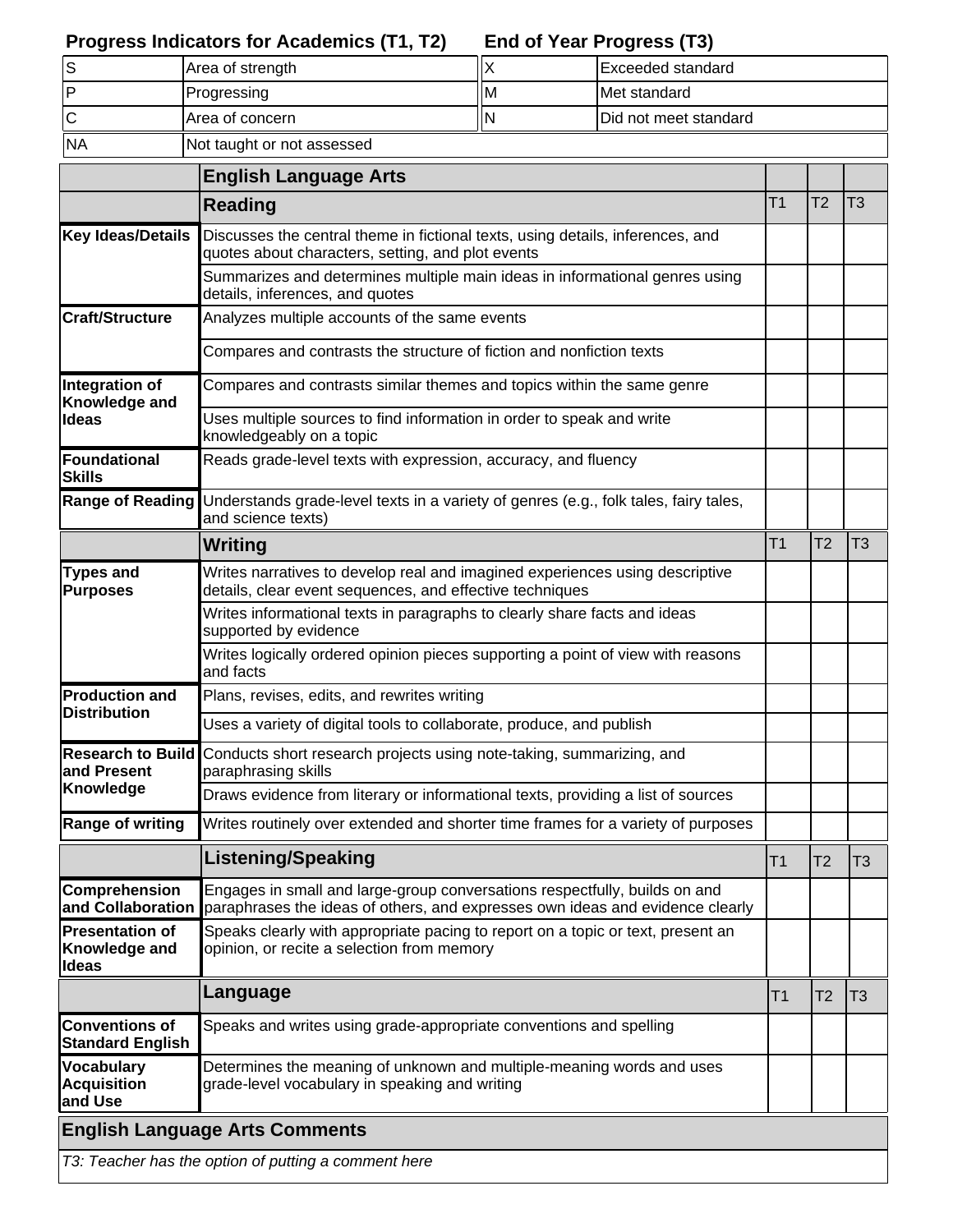|                                                       | <b>Mathematics</b>                                                                                                                                                                      | T <sub>1</sub> | T <sub>2</sub> | T <sub>3</sub> |
|-------------------------------------------------------|-----------------------------------------------------------------------------------------------------------------------------------------------------------------------------------------|----------------|----------------|----------------|
| <b>Operations and</b><br>Algebraic<br><b>Thinking</b> | Uses all four operations $(+, -, x, \div)$ to write and interpret simple numerical<br>expressions                                                                                       |                |                |                |
| Fractions                                             | Adds and subtracts fractions                                                                                                                                                            |                |                |                |
|                                                       | Multiplies fractions                                                                                                                                                                    |                |                |                |
| lMeasurement                                          | Measures and explains how to find the volume of 3-dimensional shapes                                                                                                                    |                |                |                |
| Geometry                                              | Graphs points on a coordinate plane to solve real-world and mathematical<br>problems                                                                                                    |                |                |                |
|                                                       | Classifies two-dimensional figures into categories based on their properties                                                                                                            |                |                |                |
| Number and<br><b>Operations in</b><br>Base 10         | Uses place value understanding to perform operations with multi-digit whole<br>numbers and with decimals to the thousandths                                                             |                |                |                |
| <b>Math Practices</b>                                 | Makes sense of problems and perseveres in solving them: students seek the<br>meaning of the problem and look for efficient ways to represent and solve it                               |                |                |                |
|                                                       | Constructs viable arguments and critiques the reasoning of others: students<br>defend and justify their own thinking, respond to others' explanations, and ask<br>appropriate questions |                |                |                |
|                                                       | Uses appropriate tools strategically: when solving a problem, students select<br>which tools are the most appropriate to use (e.g., objects, diagrams, and<br>estimation)               |                |                |                |
|                                                       | Attends to precision: students accurately calculate, measure, and communicate<br>with precise math language                                                                             |                |                |                |

## **Mathematics Comments**

T3: Teacher has the option of putting a comment here

|                                                      | <b>Science</b>                                                                                                                                        |  | T2 | T3 |  |
|------------------------------------------------------|-------------------------------------------------------------------------------------------------------------------------------------------------------|--|----|----|--|
| <b>Content</b>                                       | Demonstrates an understanding of content and concepts in physical science                                                                             |  |    |    |  |
|                                                      | Demonstrates an understanding of content and concepts in earth science                                                                                |  |    |    |  |
|                                                      | Demonstrates an understanding of content and concepts in life science                                                                                 |  |    |    |  |
| lProcess Skills                                      | Develops a testable question                                                                                                                          |  |    |    |  |
|                                                      | Plans and conducts a simple investigation based on a student-developed<br>question and writes instructions others can follow to carry out a procedure |  |    |    |  |
|                                                      | Records data by using appropriate graphic representations                                                                                             |  |    |    |  |
|                                                      | Makes inferences based on data and draws conclusions from scientific evidence                                                                         |  |    |    |  |
| <b>Science Comments</b>                              |                                                                                                                                                       |  |    |    |  |
| T3: Teacher has the option of putting a comment here |                                                                                                                                                       |  |    |    |  |

|                                                      | <b>Social Studies</b>                                              |  |  |  |  |  |  |
|------------------------------------------------------|--------------------------------------------------------------------|--|--|--|--|--|--|
|                                                      | Demonstrates an understanding of content, concepts, and vocabulary |  |  |  |  |  |  |
|                                                      | Applies critical thinking and cultural awareness in discussions    |  |  |  |  |  |  |
| <b>Social Studies Comments</b>                       |                                                                    |  |  |  |  |  |  |
| T3: Teacher has the option of putting a comment here |                                                                    |  |  |  |  |  |  |